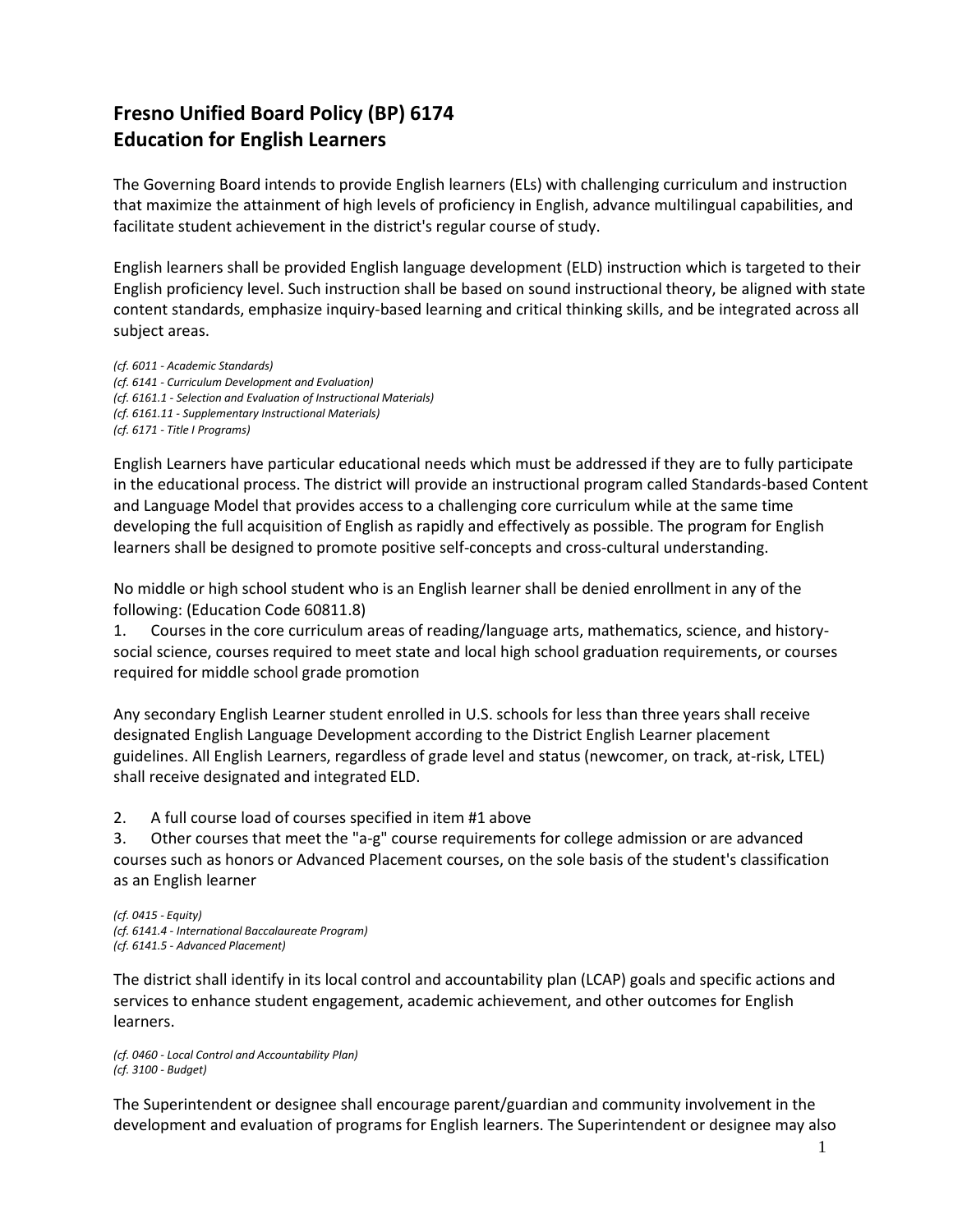provide an English development literacy training program for parents/guardians and community members so that they may better support students' English language development.

*(cf. 0420 - School Plans/Site Councils) (cf. 1220 - Citizen Advisory Committees) (cf. 6020 - Parent Involvement)*

## Staff Qualifications and Training

The Superintendent or designee shall ensure that all staff employed to teach English learners possess the appropriate authorization from the Commission on Teacher Credentialing.

*(cf. 4112.22 - Staff Teaching English Learners)*

## Professional Development

The district shall provide effective professional development to teachers (including teachers in classroom settings that are not the settings of language instruction educational programs), administrators, and other school or community-based organization personnel to improve the instruction and assessment of English learners and enhance staff's ability to understand and use curricula, assessment, and instructional strategies for English learners. Such professional development shall be of sufficient intensity and duration to produce a positive and lasting impact on teachers' performance in the classroom. (20 USC 6825)

*(cf. 4131 - StaffDevelopment) (cf. 4231 - StaffDevelopment) (cf. 4331 - StaffDevelopment)*

Staff development shall also address the sociocultural needs of English learners and provide opportunities for teachers to engage in supportive, collaborative learning communities.

## Identification and Assessment

The Superintendent or designee shall maintain procedures which provide for the early identification of English learners and an assessment of their proficiency early identification of English learners and an assessment of their proficiency using the state's English Language Proficiency Assessments for California (ELPAC). To oversee test administration, the Superintendent or designee shall annually designate a district ELPAC coordinator and a site coordinator for each test site in accordance with 5 CCR 11518.40- 11518.45.

Once identified as an English learner, a student shall be annually assessed for language proficiency until they are reclassified based on criteria specified in administrative regulation.

In addition, English learners' academic achievement in English language arts, mathematics, science, and any additional subject required by law shall be assessed using the California Assessment of Student Performance and Progress. As necessary, the test shall be administered with testing variations in accordance with 5 CCR 854.1-854.3 English learners who are in their first 12 months of attending a school in the United States shall be exempted from taking the English language arts assessment to the extent allowed by federal law. (Education Code 60603, 60640; 5 CCR 854.1-854.3)

*(cf. 6162.51 - State Academic Achievement Tests)*

Formative assessments may be utilized to analyze student performance and appropriately adapt teaching methodologies and instructions.

*(cf. 6162.5 - Student Assessment)*

# Language Acquisition Programs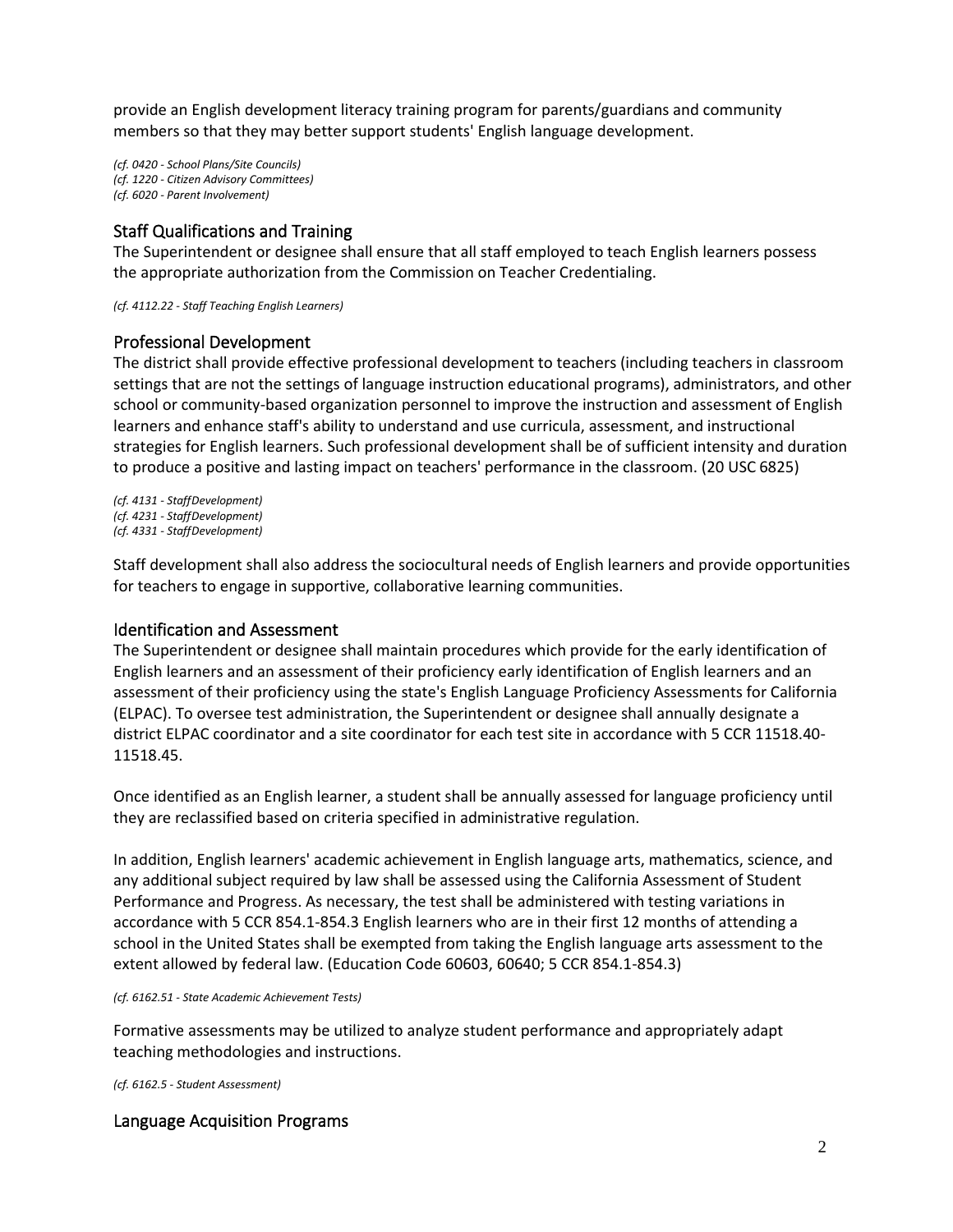The district shall offer research-based language acquisition programs that are designed to ensure English acquisition as rapidly and as effectively as possible and that provide instruction to students on the stateadopted academic content standards, including the English language development standards. (Education Code 306; 5 CCR 11300)

At a minimum, the district shall offer a structured English immersion program which includes designated and integrated English language development. In the structured English immersion program, nearly all of the classroom instruction shall be provided in English, but with the curriculum and presentation designed for students who are learning English. (Education Code 305- 306; 5 CCR11309)

Designated ELD means instruction provided during a time set aside in the regular school day for focused instruction on the state-adopted ELD standards to assist English learners to develop critical English language skills necessary for academic content learning in English. Integrated ELD means instruction in which the state-adopted ELD standards are used in tandem with the state-adopted academic content standards. Integrated ELD includes specially designed academic instruction in English. (5 CCR Section 11300 [a,c])

For the purpose of determining the amount of instruction to be conducted in English in the structured English immersion program, "nearly all" means that all classroom instruction shall be conducted in English except for clarification, explanation, and support as needed.

In addition, language acquisition programs offered by the district may include, but are not limited to, the following: (Education Code 305-306)

A dual-language immersion program that provide integrated language learning and academic instruction for native speakers of English and native speakers of another language, with the goals of high academic achievement, first and second language proficiency, and cross-cultural understanding.

#### *(cf. 6142.2 - World Language Instruction)*

The district's language acquisition programs for grades K-3 shall comply with class size requirements specified in Education Code 42238.02. (Education Code 310)

#### *(cf. 6151 - Class Size)*

In establishing the district's language acquisition programs, the Superintendent or designee shall consult with parents/guardians and the community during the LCAP development process. The Superintendent or designee shall also consult with administrators, teachers, and other personnel with appropriate authorizations and experience in establishing a language acquisition program. (Education Code 305)

At the beginning of each school year or upon a student's enrollment, parents/guardians shall be provided information on the types of language acquisition programs available to students enrolled in the district, including, but not limited to, a description of each program, the process to be followed in making a program selection, identification of any language to be taught in addition to English when the program includes instruction in another language, and the process to request establishment of a language acquisition program. (Education Code 310; 5 CCR 11310)

#### *(cf. 5145.6 - Parental Notifications)*

Whenever a student is identified as an English learner based on the results of the ELPAC, the student's parents/guardians may choose a language acquisition program that best suits their child. To the extent possible, any language acquisition program requested by the parents/guardians of 30 or more students at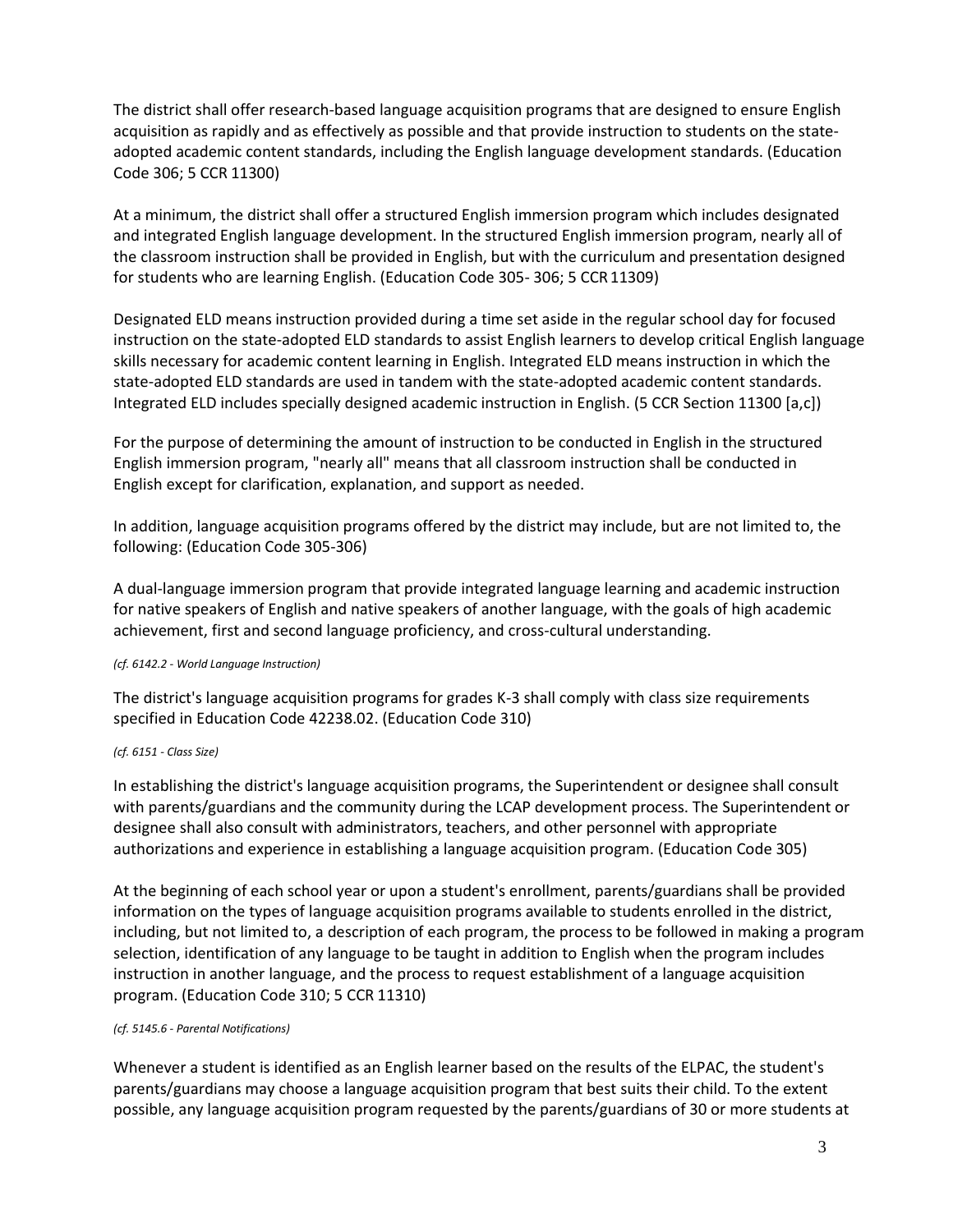the school or by the parents/guardians of 20 or more students at any grade level shall be offered by the school. (Education Code 310; 5 CCR 11311)

## Reclassification

When an English learner is determined based on state and district reclassification criteria to have acquired a reasonable level of English proficiency pursuant to Education Code 313 and 52164.6, or upon request by the student's parent/guardian, the student shall be transferred from a language acquisition program into an English language mainstream classroom.

## Program Evaluation

To evaluate the effectiveness of the district's educational program for English learners, the Superintendent or designee shall report to the Board, at least annually, regarding:

- 1. Progress of English learners towards proficiency in English
- 2. The number and percentage of English learners reclassified as fluent English proficient
- 3. The number and percentage of English learners who are or are at risk of being classified as long- term English learners in accordance with Education Code 313.1
- 4. The achievement of English learners on standards-based tests in core curricular areas
- 5. For any language acquisition program that includes instruction in a language other than English,
- student achievement in the non-English language in accordance with 5 CCR 11309
- 6. Progress toward any other goals for English learners identified in the district's LCAP
- 7. A comparison of current data with data from at least the previous year in regard to items #1-6above
- 8. A comparison of data between the different language acquisition programs offered by the district

The Superintendent or designee also shall provide the Board with regular reports from any district or school wide English learner advisory committees.

*Fresno Unified School District prohibits discrimination, harassment (including sexual harassment), intimidation, and bullying based on actual or perceived race, color, ethnicity, national origin, immigration status, ancestry, age (40 and above), religious creed, religion, political belief or affiliation, gender, gender identity, gender expression, genetic information, mental or physical disability, sex, sexual orientation, marital status, pregnancy or parental status, childbirth, breastfeeding/lactation status, medical condition, military and veteran status, or association with a person or a group with one or more of these actual or perceived characteristics or any other basis protected by law or regulation, in its educational program(s) or employment.*

Legal Reference: EDUCATION CODE 300-340 English language education, especially: 305-310 Language acquisition programs 313-313.5 Assessment of English proficiency 430-446 English Learner and Immigrant Pupil Federal Conformity Act 33050 State Board of Education waiver authority 42238.02-42238.03 Local control funding formula 44253.1-44253.11 Qualifications for teaching English learners 48980 Parental notifications 48985 Notices to parents in language other than English 52052 Accountability; Numerically significant student subgroups 52060-52077 Local control and accountability plan 52160-52178 Bilingual Bicultural Act 56305 CDE manual on English learners with disabilities 60603 Definition, recently arrived English learner 60640 California Assessment of Student Performance and Progress 60811-60812 Assessment of language development 62002.5 Continuation of advisory committee after program sunsets CODE OF REGULATIONS, TITLE 5 854.1-854.3 CAASPP and universal tools, designated supports, and accommodations 854.9 CASSPP and unlisted resources for students with disabilities 11300-11316 English learner education